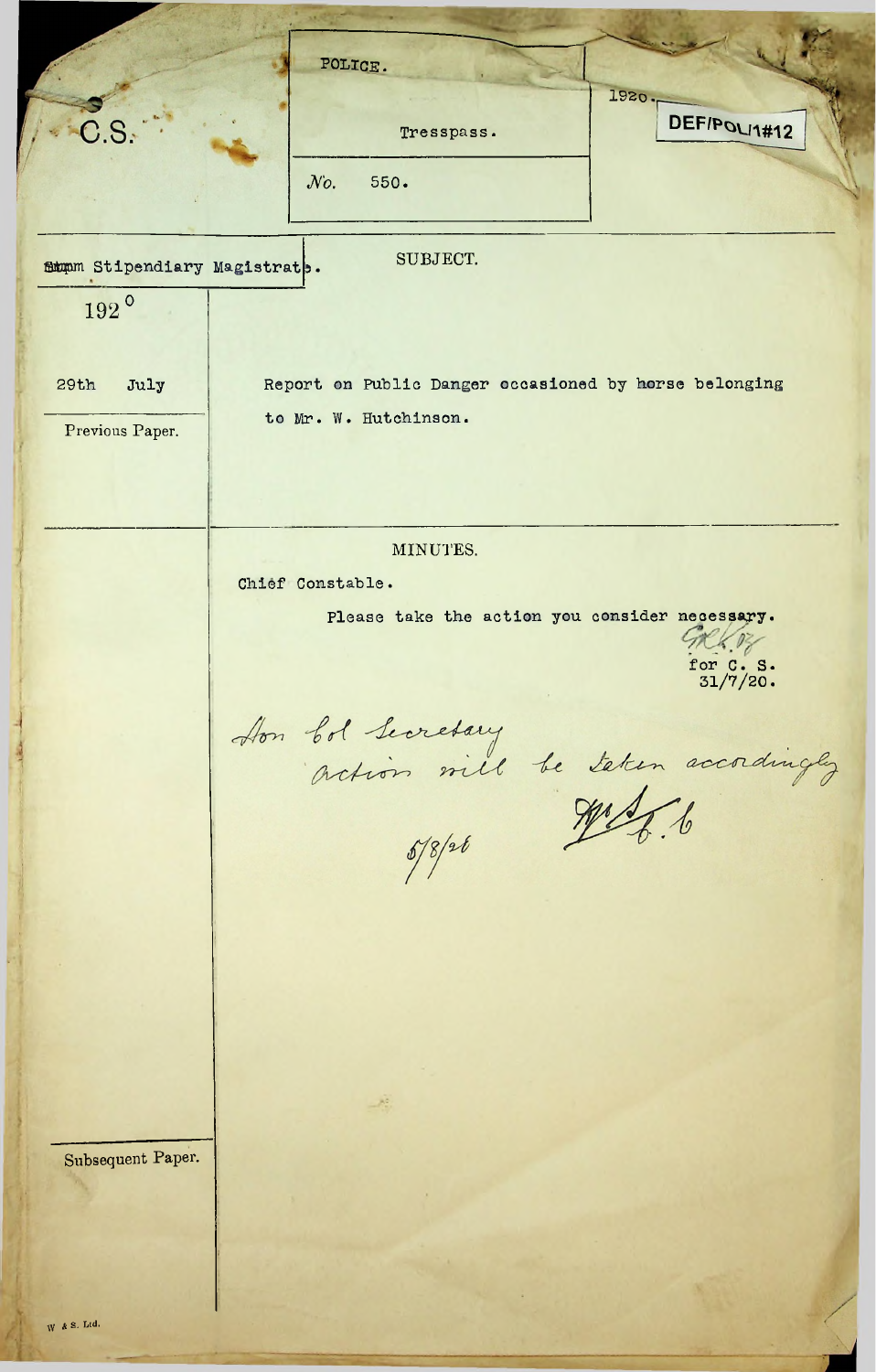. month of med sish had magged binor the shid i of stanley. And died Aring sidd wen pathawta move to them sed tujuly 27th.1920. . .ti otni bodasb ra u

 $\mathbb{R}$ 

**<sup>h</sup> <sup>J</sup> -,'i 'j <sup>1</sup> .i !? r?** .Z\*:.o ? •i Fit  $m$  , he ad, den Villiam's Street and them up the front *\* **'<sup>15</sup> • '<sup>O</sup> "I: '.I'-.: -V.** *<sup>r</sup> . -■> tf. ■:* ' ; </' ' '3 Sir,

a Dob't iba fatosi a di del pro notice, more so as they are matters affecting the Police I am somewhat reluctantly compelled to bring the following particulars-in the public interest-t <sup>o</sup> your

> who must know and should act in the mattery. allowed to work an un-broken horse in a cart about the Town, This horse to my knowledge and also in my opinion is far from <sup>b</sup> eing under control being worked without <sup>a</sup> bit in its mouth, (I have been informed <sup>b</sup> <sup>y</sup> one of the Constables that the Chief Constable is aware of these facts) At the present time there is a strong public febling ... at the way one of the local carters - Hutchinson - is

East Jetty with a load, two men, one on either side Beif in charge, by the time it reached the Public Jetty it this moment it looked as if the whole lot was going over Church. into the gardens of the Jubilee Villas, but these were a avoided and the horse <sup>b</sup> rought to standstill at the Some t bree weeks ago this animal started off from the was travelling at the rate of 20 miles per hour with bo<sup>4</sup> men clinging to the leads, at this time one of the men E? stumbled but immediately re gained his footing, and at

The latest exploit of this horse happened this morning when it suddenly became un-manageable an d dashing into the brick wall at Mr. Houstons house tore the brick work away and sent the cart spinning on one wheel for some distance up the road, afterwards bolting with the carter clingin g to it, but being without a bit in its mouth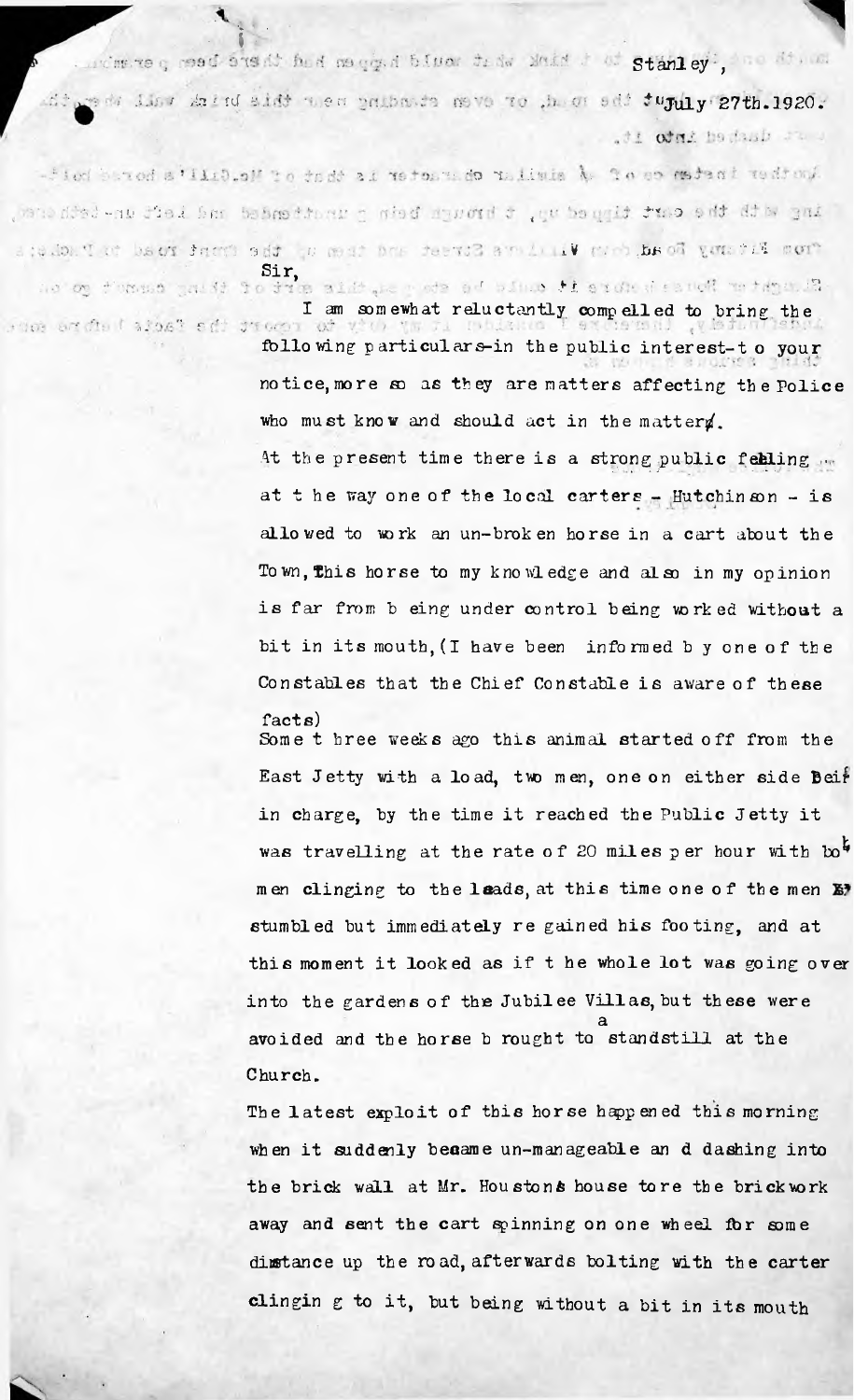mouth one shudders to t hink what would happen had there been perambulatorl or children, about the mad, or even standing near this brick wall when this cart dashed into it.

Another instan ce of an similar character is that of Mc. Gill's horse bolting with the cart tipped up, t hrough bein g unattended and left un-tethered. from Fitzroy Road, down Villiers Street and then up the front road to Packe; s Slaughter House before it could be stopped, this sort of thing cannot go on indefinately, therefore I consider it my duty to report the facts before some following particular and the gul thing serious happen s.

noticale as as they are nitrent control in the thirt of

An in a sur an ion blueda Ang yang iga .org The Police Magistrate and all substituted

al - Home Stanley Tedros Doof ont to sho gav sd t to alleved to wit an un-broi he heast is cart the city Total where to my hand to be adjoint of an in which is not a is far from b chan had infrate control being which without a but in its month, (I have been informed by one of the easid lo cuso al situtano? Teld? ed tadd asit iano?  $(x, y, z, z)$ 

off nori Tio botteta ismina aidi oga a.sev estd d emo? Eist Jetty with a load, two men, one or orther side bain in charge, by the line it remember the "white fetty it fou this two we welth do to son edd in gallerial and as the climation to the Leves at this time one of the month st bnn gait och ald benist at viete besmit fod beldsuta move manog and fol glode od i li an bedool fi fusuaem a idf into the growns of the fuller villes with the but these were sud ta infaber a of figure d saiod ser um bebion Church.

. alaron and bers will bared aid to thoight testal sal who rident stand by the un-numgeometry and the under under the brick will at Mr. Webstehnd bouse to re the hunders sma id leedw ano no ghannig '' a odd dhea bea vaws sistance we the road, afterwards baiting with the corter clingis g to it, but being witcot a bit is found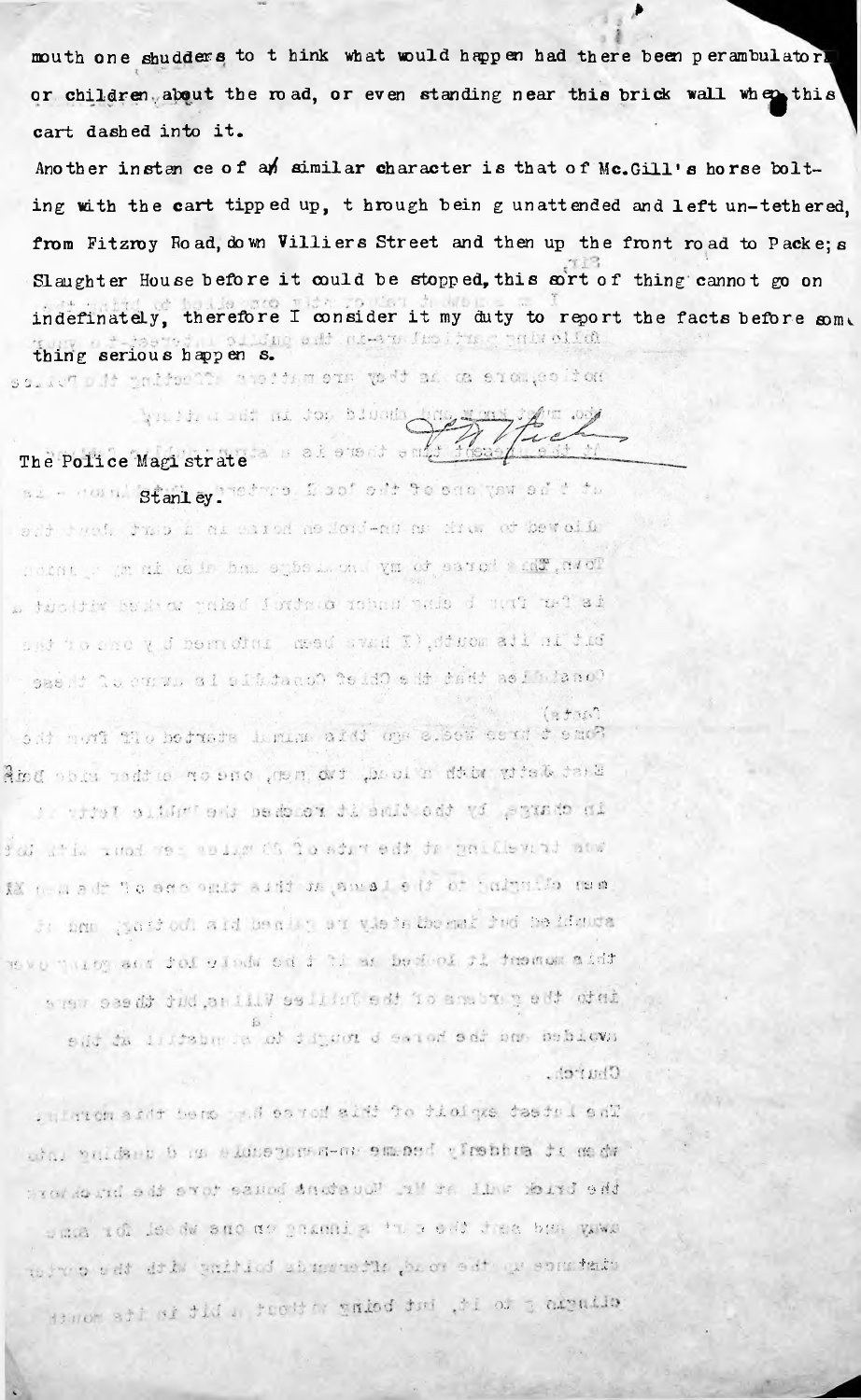Stanley To Chief Constable Stawley. With reference to the Riche's complaint, I beg to submit pollowing :-The day that he Riches considered the horse to have bolled from the East Tetty, the home was controlled by how new and was well managed and under good control. This hoose if well managed is not, in my openion, a publice dang when in the cart, but when allowed to get into the town and trespass, is à source of danger to everyone. two accassions, and was found to be next docile when handled. There is no local law to govern carters) or horses being left unattended, or Correctly dieven etc. Kunaways accus in every town in the 20. World, and naturally have always heed one of the Public banges, the heat of horses. being leave to bolt. Jan, Si. Your abedient lerrow

Parice Station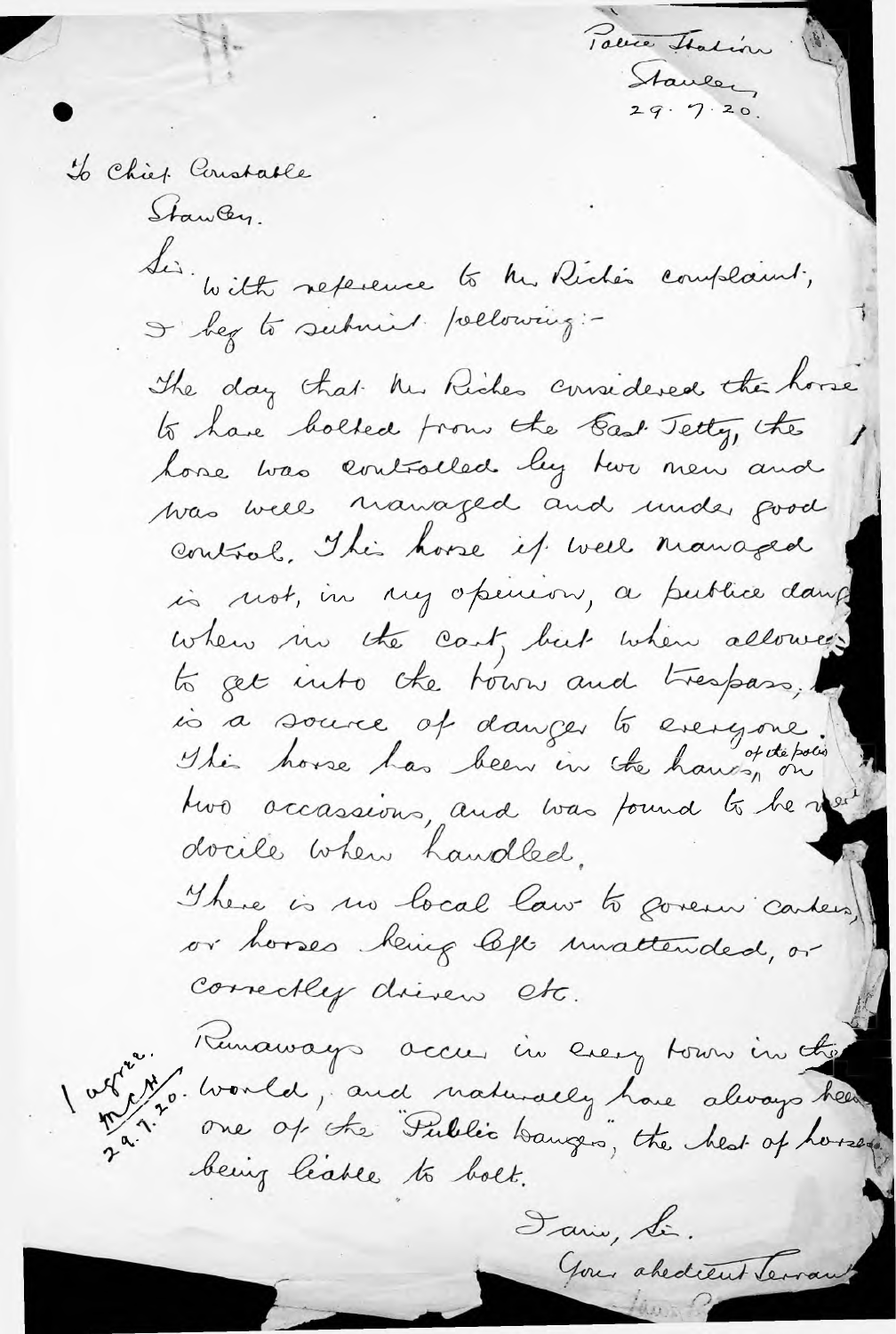Sir sith reference to four minute The Horse in question has been working some three weeks ago, this Horse came up now Hoad with a load of Lunac at a fair speed, but at the time was under care & control, there being a wan on either side of it with a reins. I saw this also. with Sugt Barnes, since then the horse has been working about the Town, the same as any other horse. no later than the afternoon of the 26 at<br>4.15 p.m I saw this Horse with Mr. Hutchin. son in the cart passing down rives red at a walleing pace. from information the horse bolted yesterday morning about 8 o'clock, the wheel of the cart coming up against the wall of m front of the managers II bon residence. Mr. Kiches reports that the Horse is not under care a control. that is not so, as the touse has not on any of the two occasions got The Police have received no complaints from<br>the public, as to this twore being a dangerous Horse in the Town. M. Welfills Horse bolded up Por Road some stree mouth ago and because it was wood a piece fell on the houses back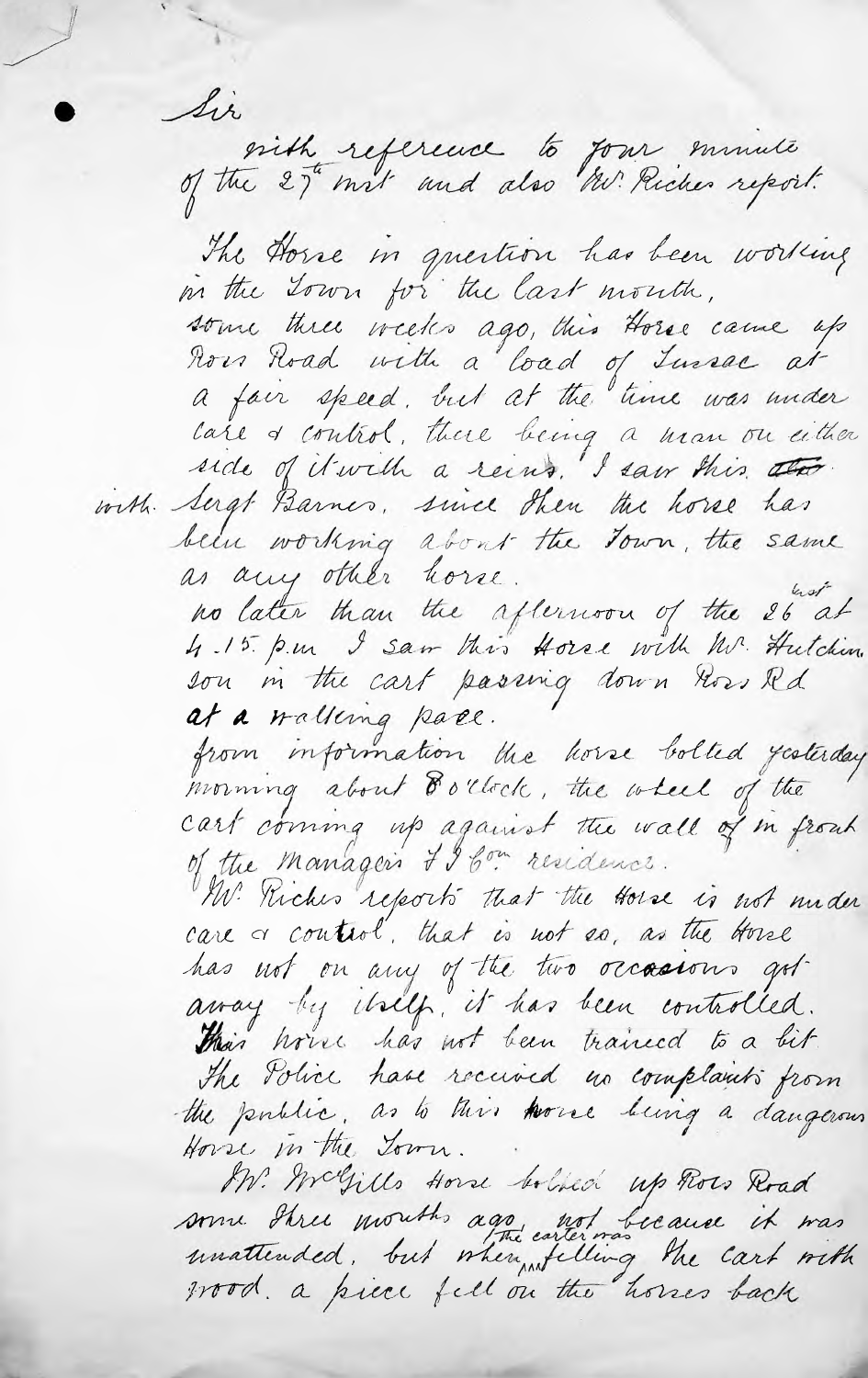naturally the Horse Gook fright & bolled. this holse has been used as a cart home in the Town from eight to ten fears. Av. Me gill was warned on that occasion by The Volice. a a note made in the Police occurrence look AV. Hutchinson Horse has been a source of Frontle to the Police under the Trespos Ordinance, it was impounded on two occasions & Mr. Hutchwar was worned. as a preventitive I would enggest that M. Huschman be requested to work his Arise oudside the Common Fence for a confelic of nonth, for Obedient Serrant Chil Sullivan report from Serft Barnes attached

To The Magistrate